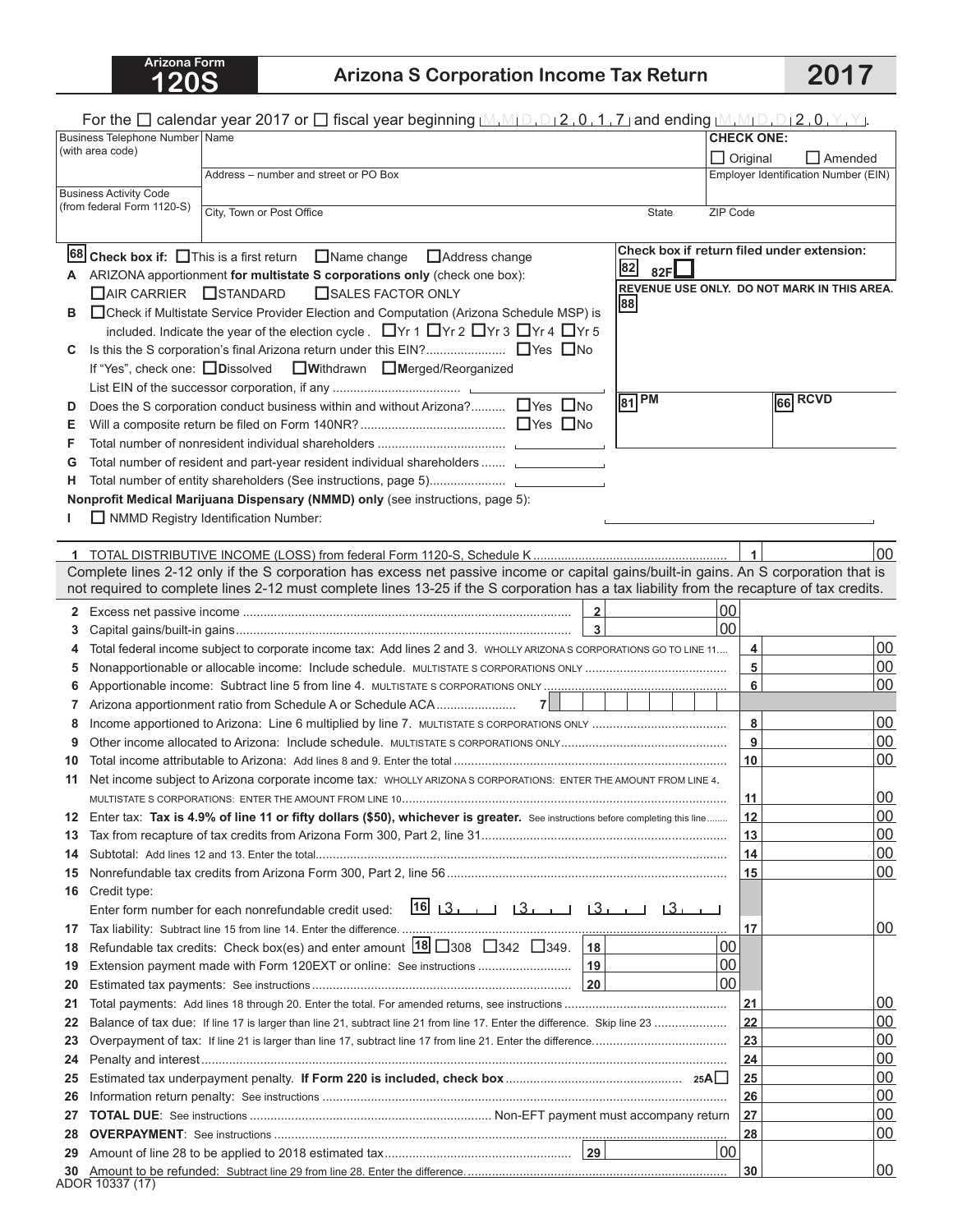| Name (as shown on page 1        | TIR<br>EIN |  |
|---------------------------------|------------|--|
| the contract of the contract of |            |  |
|                                 |            |  |
|                                 |            |  |
|                                 |            |  |

## **Schedule A Apportionment Formula (Multistate Corporations Only)**

| <b>IMPORTANT:</b> Qualifying air carriers must use Arizona Schedule ACA.<br>Qualifying multistate service providers must include Arizona Schedule<br>MSP. If the "SALES FACTOR ONLY" box on page 1, line A, is checked,                                                                                                                                                            | <b>COLUMN A</b><br><b>Total Within Arizona</b><br>Round to nearest dollar | <b>COLUMN B</b><br><b>Total Everywhere</b><br>Round to nearest dollar. | <b>COLUMN C</b><br>Ratio Within Arizona<br>$A \div B$                                                         |
|------------------------------------------------------------------------------------------------------------------------------------------------------------------------------------------------------------------------------------------------------------------------------------------------------------------------------------------------------------------------------------|---------------------------------------------------------------------------|------------------------------------------------------------------------|---------------------------------------------------------------------------------------------------------------|
| complete only Section A3, Sales Factor, lines a through f. See instructions.<br>A1 Property Factor - STANDARD APPORTIONMENT ONLY<br>Value of real and tangible personal property (by averaging the value<br>of owned property at the beginning and end of the tax period; rented<br>property at capitalized value).                                                                |                                                                           |                                                                        | Be certain to enter<br>amounts in Column C<br>carried to six decimal<br>places. You must type<br>the decimal. |
| a Owned Property (at original cost):<br>2 Depreciable assets (do not include construction in progress):                                                                                                                                                                                                                                                                            |                                                                           |                                                                        |                                                                                                               |
| 4 Other assets (describe): <u>contract and a set of the set of the set of the set of the set of the set of the set of the set of the set of the set of the set of the set of the set of the set of the set of the set of the set</u><br><b>5</b> Less: Nonbusiness property (if included in above totals)<br>c Total owned and rented property (Total of section a plus section b) |                                                                           |                                                                        |                                                                                                               |
| A2 Payroll Factor - STANDARD APPORTIONMENT ONLY<br>Total wages, salaries, commissions and other compensation to<br>A3 Sales Factor                                                                                                                                                                                                                                                 |                                                                           |                                                                        |                                                                                                               |
| a Sales delivered or shipped to Arizona purchasers<br>b Sales of services for qualifying multistate service providers                                                                                                                                                                                                                                                              |                                                                           |                                                                        |                                                                                                               |
| e Weight AZ sales: (STANDARD x 2; SALES FACTOR ONLY x 1)<br>f Sales Factor (for Column A, multiply line d by line e; for<br>Column B, enter the amount from line d; for Column C, divide<br>Column A by Column B.)<br><b>STANDARD Apportionment, continue to A4.</b><br>SALES FACTOR ONLY Apportionment, enter the amount from                                                     | <b>OR</b><br>$\times 2$<br>$\times$ 1                                     |                                                                        |                                                                                                               |
|                                                                                                                                                                                                                                                                                                                                                                                    |                                                                           |                                                                        |                                                                                                               |
| A5 Average Apportionment Ratio for STANDARD Apportionment: Divide line A4, Column C, by four (4). Enter the result                                                                                                                                                                                                                                                                 |                                                                           |                                                                        |                                                                                                               |

## **Schedule B Other Information**

| <b>B1</b> Date business began in Arizona or date income was first derived from Arizona sources: $[M_1M_1D_2D_1Y_1Y_1Y_2]$                                                                                                               |                                  |                           |  |
|-----------------------------------------------------------------------------------------------------------------------------------------------------------------------------------------------------------------------------------------|----------------------------------|---------------------------|--|
| <b>B2</b> Address at which tax records are located for audit purposes:                                                                                                                                                                  |                                  |                           |  |
|                                                                                                                                                                                                                                         |                                  |                           |  |
| State: the state of the state of the state of the state of the state of the state of the state of the state of the state of the state of the state of the state of the state of the state of the state of the state of the sta<br>City: | ZIP Code: , ____________________ |                           |  |
| <b>B3</b> The taxpayer designates the individual listed below as the person to contact to schedule an audit of this return and authorizes the disclosure of                                                                             |                                  |                           |  |
| confidential information to this individual. (See instructions, page 12.)                                                                                                                                                               |                                  |                           |  |
| Name:<br>the contract of the contract of the contract of the contract of the contract of the contract of the contract of                                                                                                                |                                  | Phone Number: (Area Code) |  |
| Title:                                                                                                                                                                                                                                  |                                  |                           |  |
| <b>B4</b> List prior taxable years for which a federal examination has been finalized:                                                                                                                                                  |                                  |                           |  |
| NOTE: A.R.S. § 43-327 requires the taxpayer, within ninety days after final determination, to report these changes under separate cover to the                                                                                          |                                  |                           |  |
| Arizona Department of Revenue or to file amended returns reporting these changes. (See instructions, page 2.)                                                                                                                           |                                  |                           |  |
| <b>B5</b> Indicate tax accounting method: $\Box$ Cash $\Box$ Accrual $\Box$ Other (Specify method.)                                                                                                                                     |                                  |                           |  |